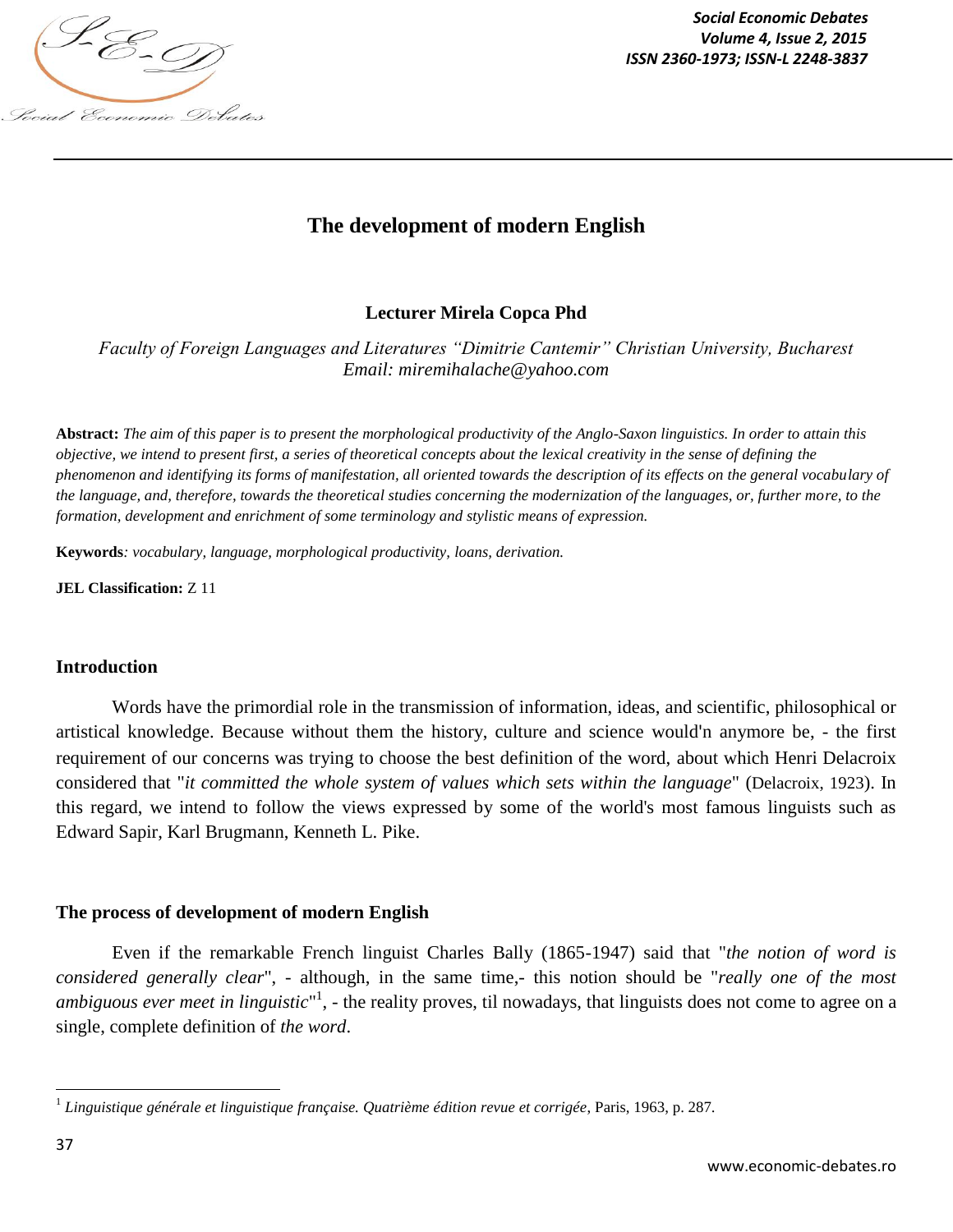

As a result, we find that the need to define the word was and will always remain governed by the different perspectives from which linguists approach this theme.

Instead, despite this apparent contradiction, all linguists agree that the basic unit of vocabulary is the word, - which, at the lexical level, - being linked with the notion, - has a double value: that one of *invariant* and that one of *variant* or "*unit of name*". As a result, the modern linguistics accepted, also, the identification of the word with the notion of *lexeme* as '*invariant*', and that one of *alolexem* as '*version*', settling in this way, also, the intrinsic relationship between words and vocabulary, or between words and lexical items contained in dictionaries. To get the relationship word - word title within dictionary, - it was necessary, - first, to synthesize the perspectives from which the word is approached in the modern linguistics, the more so as the approached directions were grouped around the ideas of two great linguists, Joseph Vendryes, - who believed that grammatical meanings of the words "*are in conjunction with logical concepts, but which are not in direct correlation with the objects from the objective reality*" (Vendryès, 1939), and Ruben Aleksandrovich Budagov, whose opinion was that lexical meanings "*are always in correlation with both of them*" (Budagov, 1961). Obviously, as a result of these contradictory debates, was generated the recognition of the existence of two fundamental aspects of the language, its lexical size and its grammatical size.

As such, it was necessary to underline some aspects concerning the situation in which the lexicon, or said in another way, - the words are contained in the explanatory etymological, historical, linguistic and encyclopedic dictionaries, etc., - which, according to the pre-established requirements, contain the entire known vocabulary or only a part of it.

In the American linguistics, the psychologist Gordon W. Allport was the one who, in 1937, had introduced the concept and the term of *creativity*, a substantivization, by the adjective's suffixation, from the adjective *creative 'creative, creator'*, derived, at its turn, from the verb *to create*, derived from the Latin *creare*, *'to create, to do, to build'*. Later, in the 1970s, the word was borrowed and it was imposed in all modern languages, sometimes even to the detriment of the local terms. In modern linguistics, creativity refers primarily to the generative aspect or to the productivity of the language.

As an implicit result, it is important the relationship between this concept and the generative grammar initiated by Noam Chomsky and how were held the subsequent discussions between linguists, being given the fact that, generally, the language and the lexical creativity can not be reduced only to the syntactic aspects. Thus, anticipating to some extent, the results of these confrontations, we also remember that Maurice Gross, analyzing the behavior of nearly three thousand verbs, in relation to a hundred morpho-syntactic properties, found that the French language is, like any other language, an infinite entity. Later, in the last decades of the last century, the problem of lexical creativity,- considered less important by the followers of the generative grammar, - who focused only on the three components of the combination rules (syntactic, phonological and semantic ones),- has generated, primarily, the interest of younger linguists who developed this area by publishing a number of studies.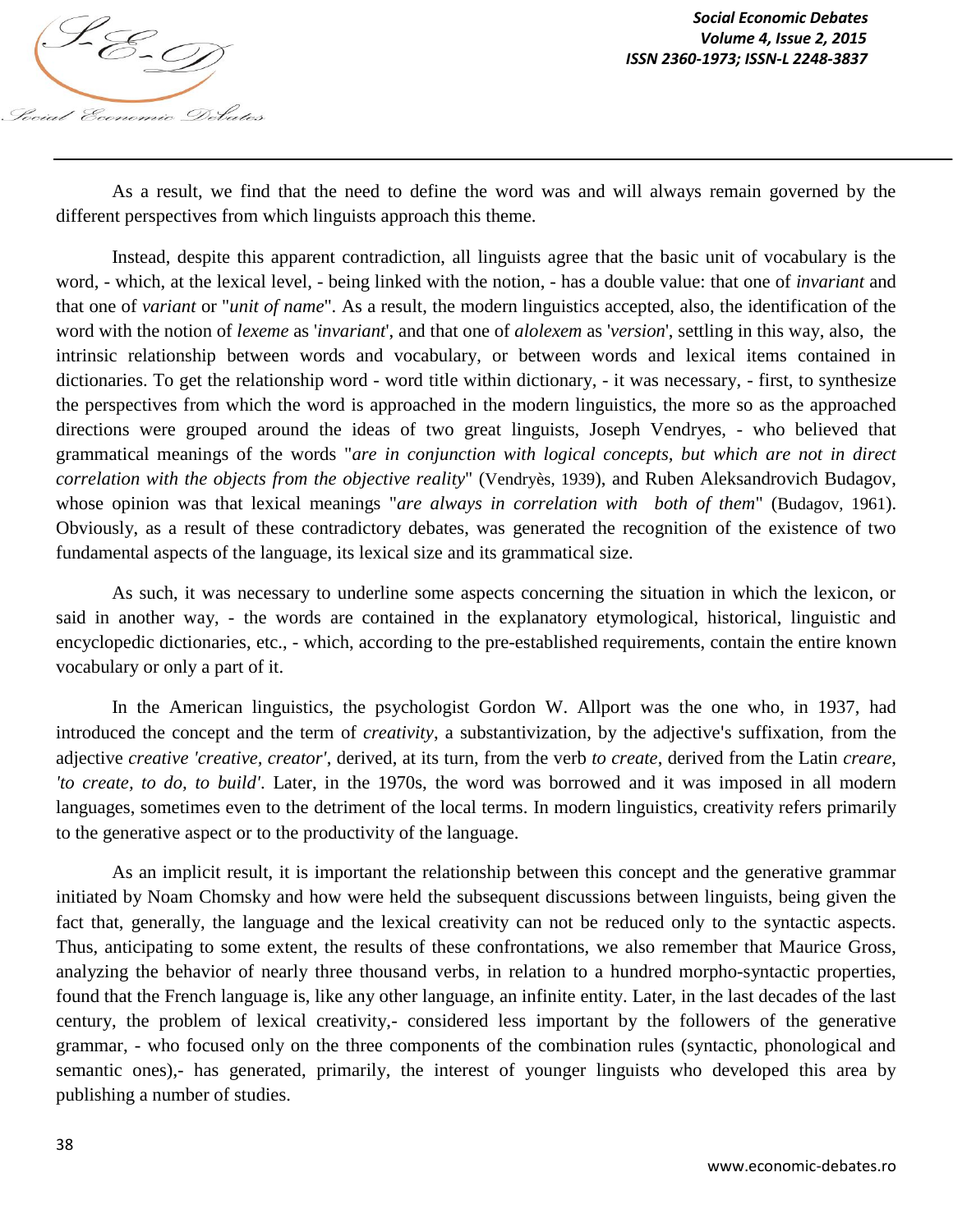

A first observation would be that the English language preferred the syntagm of *morphological productivity*, which considers more adequate in order to suggest this important feature within the research of the words' formation. As a result of the growing number of linguistic contributions concerning the lexical creativity, it gave rise to a diversity of opinions on the usefulness and practical results of this process, it will require a review of the definitions proposed by specialists, definitions which follow, depending on the fundamental concerns of the authors, a number of issues such as: the possibility of forming new words, formed words' frequency, available bases number, the ratio between the actual used words and the number of words potentially created by a particular process, the number of new words which appear in a given period etc. To those reported above, we appreciate that the terms *creativity* and *productivity* can be considered synonymous with the term of *innovation* (*lexical*), if the morphological productivity is considered to be the result of a morphologically process governed by certain rules, the lexical creativity can not be subjected to that government, because creativity, generally, represents a real necessity.

We will remember that when some new terms are necessary, they will be introduced within the vocabulary by loans from other languages, either by creating the existing elements in vocabulary, through the internal channels of the language, in full agreement with the idea expressed by the Romanian linguist Eugene Coşeriu who, starting from Aristotle and from Wilhelm von Humboldt, believes that the language should be seen in all its forms as a creative activity that occurs continuously (Coşeriu, 1999). Much more: in terms of linguistic creativity, Eugen Coşeriu realizes a clear distinction between the perspective offered by Wilhelm von Humboldt and Noam Chomsky's conception, which shows that the German scientist's intuition, - long before the American linguist, - that it can not be talked about producing phrases by the language's interlude, - but rather, about *producing of languages, by themselves(*Coşeriu, 1970*)***.** 

Thus, we will notice that the morphological productivity is not a function of repetition, frequency and semantic coherence. In this respect, the linguists Laurie Bauer and Paul Nation confirm that there is, at least so far, a method clear, unambiguous, by which we determine the morphological (Bauer, Nation, 1993) productivity. The proposed definition of productivity by Laurie Bauer, - who believe that "*Productivity of a morphological process is its potential for repetitive non-creative morphological coining*" (Bauer, 2001), - places the morphological productivity between *availability* and *rentability*, ie the morphological productivity is available and profitable in some field of the terminology only if the grammar allows, - in the synchronous plan, - the formation of new words through that process. Moreover, this important distinction was proposed some years before, by Danielle Corbin also, who shared the processes of the morphological productivity in *available* "disponible" and *profitable* "profitableness" (Corbin, 1987).

In order to exemplify this condition, which act in function of the principle *all or nothing*", we can quote any English verb which ends in *-ize* (eg, to realize) which can be substantivized only with the help of the suffix *–ation,* - and in any case, for example, with the suffix *-ment*, the premise being, that, in this situation, it is possible that the verb ended in *-ize* + the suffix -*ation* to create a new noun/substantive (*realization*), without being the possibility to create a new noun/substantive from the verb ended in *-ize* + suffix *-ment* (\**realizement*).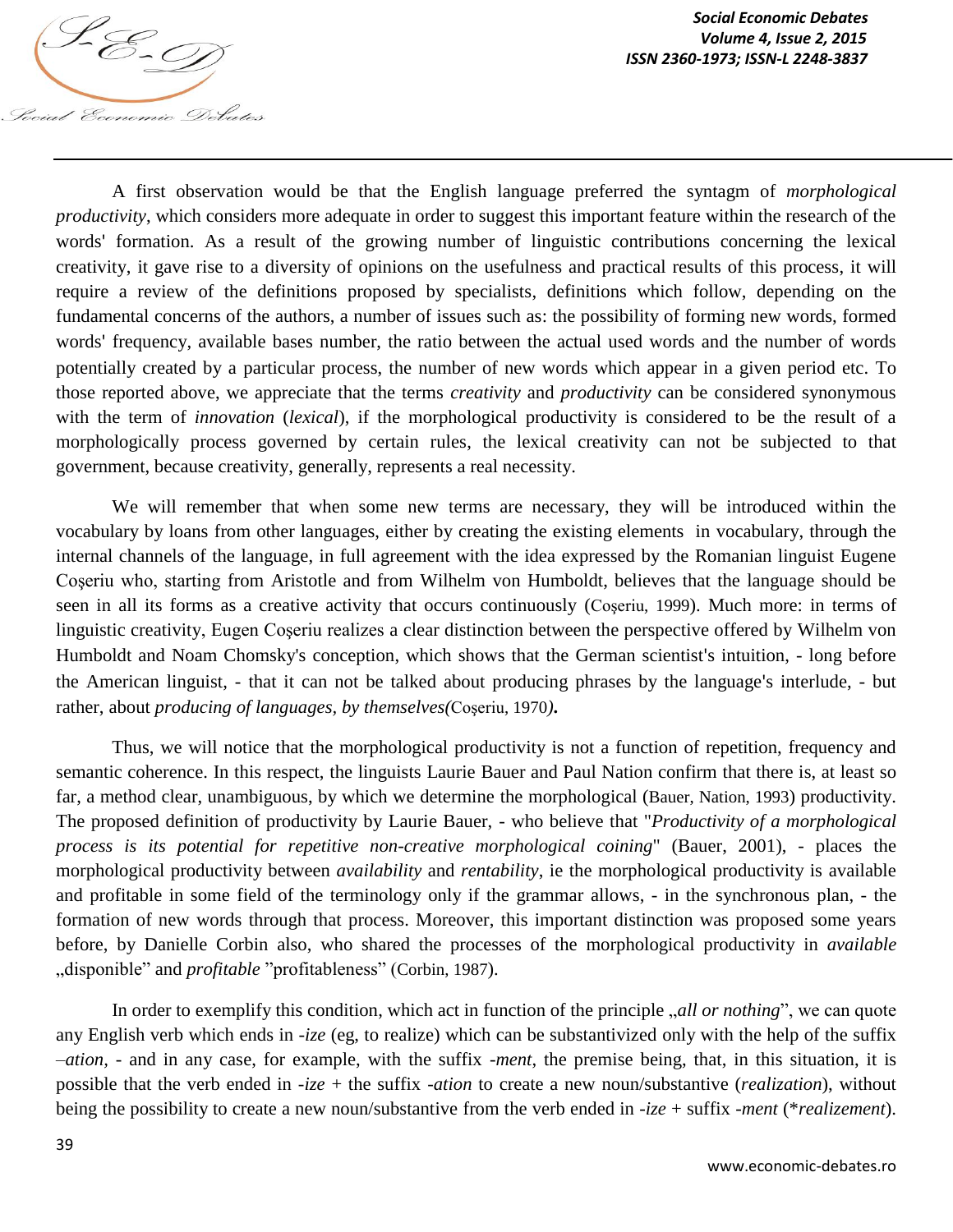

As a result, it may be established that a process of morphological productivity is profitable only in the case that it allows the formation of new words respecting all lingustic and extralingustic constraints specific to the grammar and to the system of the language.

The detailed analysis of some elements of a more or less theoretical nature is one which we consider necessary in order to foresee the importance of *the word* in its action of *lexical creativity*, because, by the vocabulary's enrichment, not only increases the number of lexical and grammatical units, but also it creates new semantic valences, the words being the ones carrying the mutation of meaning and continually proving a trend of modernization.

With regard to loans, we will remember and we will argue with relevant examples that the English language has adopted, till nowadays, words from more than 120 languages (Jackson, Ze Amvela, 2006), subjecting them to a process of phonetics, grammar and semantics adaptation. An interesting statistic regarding the most commonly used one thousand words of contemporary English, shows that only 17% of them were perpetuated in the so-called Old English (Old English) spoken between 700-1200, while 30% are of French origin, 29% Latino, 1.7% of Scandinavian origin, 1.3% of mixed origin, 0.7% and 0.3% uncertain origin of German and Dutch (Robertson, 2002).

On the other hand, in terms of lexical calque, we will remember that this is a typical process of vocabulary's enrichment, process used since the most ancient times. Thus, linguists have determined that a series of Latin words and expressions calque words and expressions from the ancient Greek, the best example is probably wide: the latin *compassio* 'suffering with' with the Greek *sympathia* 'suffering together'. In any case, the study of the calques can be problematic in situations where the researcher must determine if it is indeed about an opportunity of calque or about a pure coincidence, respectively about a compound word or an expression appeared independently in two or more languages. In terms of English, it was found that this one calqued, along the time, both structures from other European languages (Latin, French, Spanish, German, Dutch, Greek and Russian), but also from Chinese.

Changes in language refers specifically to the usual vocabulary. Changes occur in the social life of the speakers cause the permanent change and transformation of that one, constituting the study subject of the modern linguistics, which demonstrated that, inevitably, "*the content* of a word reflects the ratio between the psycho-social level and the real world" (Bidu-Vrănceanu, Călăraşu, Ionescu-Ruxăndoiu, Mancaş, Pană Dindelegan, 2001). Therefore, the number of words of a language is never fixed/invariable, and can not be accurately determined.

#### **Conclusion**

During its existence, the language is therefore constantly enriched with new lexical elements, created within it, either by its own means of enriching the vocabulary, either with words borrowed from other languages, with which it came into a direct or indirect contact, due to the social, political, cultural and scientific